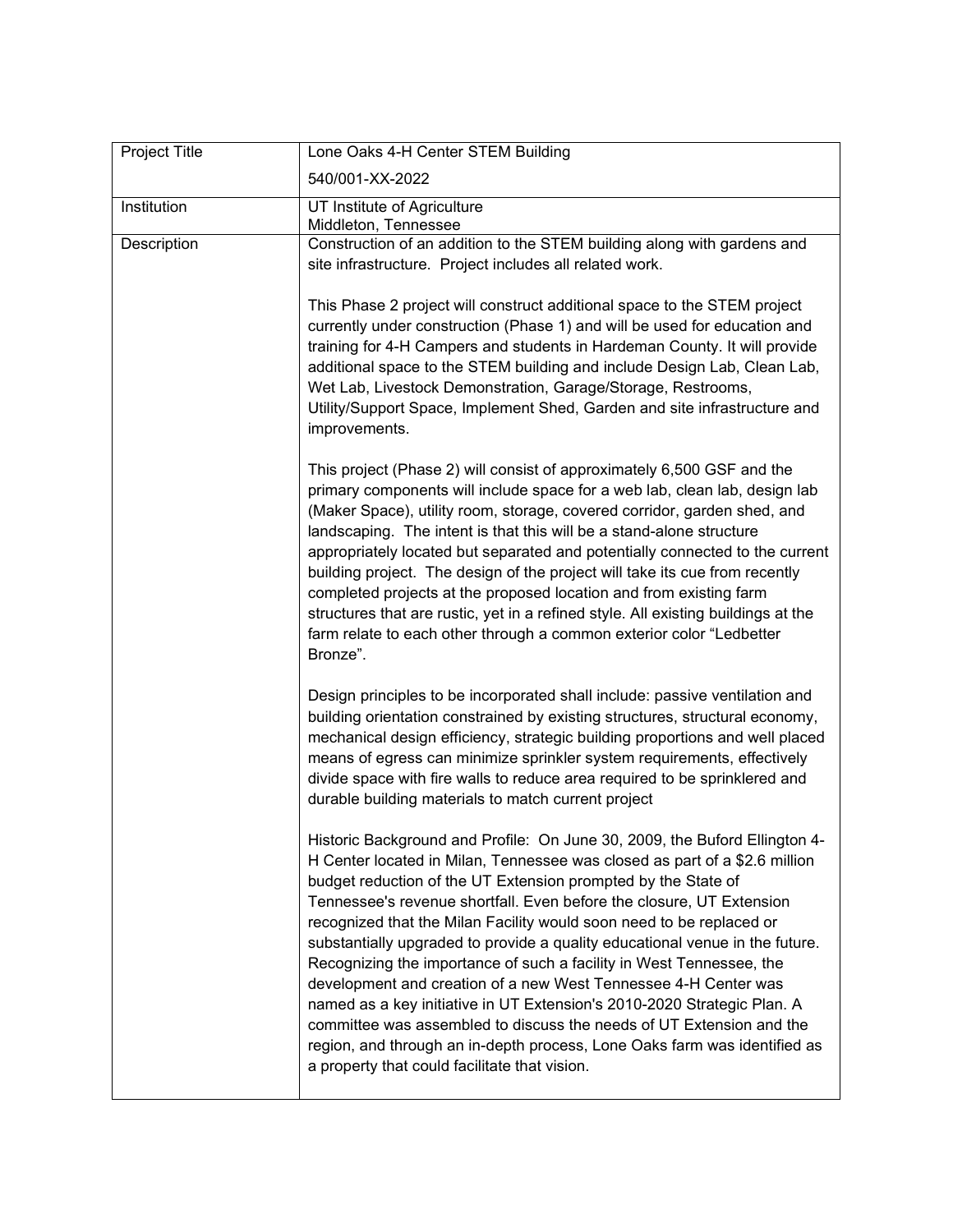|                  | The Lone Oaks Farm Property includes 1,200 acres of scenic pastures,<br>large bodies of water, and protected woodlands: it is a complex site that will<br>accommodate a wide variety of programming. The rigorous work that has<br>been done to date by previous owners, current staff, and various other UT<br>employees has set the stage for the West TN 4-H Center to become a truly<br>exceptional and unique place.<br>The Lone Oaks Farm Master Plan was completed in September 2017. The<br>Design Team Lead/Landscape Architect was Nelson Byrd Woltz,<br>Landscape Architects, Charlottesville, Virginia. The team also included el<br>dorado Architecture, Kansas City, Mo. and WWIWA Landscape Architects,<br>Chattanooga, TN and several additional collaborators. The design team has<br>taken an approach that education should be the guiding principle<br>throughout the project. Fittingly, Youth Education is the program driver for<br>Lone Oaks farm West TN 4-H Center, and is supported by the Conference<br>Center, Shared Facilities and Hunter Education and Shooting Sports<br>Complex. |
|------------------|--------------------------------------------------------------------------------------------------------------------------------------------------------------------------------------------------------------------------------------------------------------------------------------------------------------------------------------------------------------------------------------------------------------------------------------------------------------------------------------------------------------------------------------------------------------------------------------------------------------------------------------------------------------------------------------------------------------------------------------------------------------------------------------------------------------------------------------------------------------------------------------------------------------------------------------------------------------------------------------------------------------------------------------------------------------------------------------------------------------------|
|                  | The 4-H Camp is situated within the Upland Forest on the eastern side of<br>the property, in close proximity to the Big Lake. Upon entering the property,<br>campers will be taken through a sequence of ecologies and functioning<br>landscapes. Initially, meadows interwoven with a meandering stream and<br>braided channels transition to the new 4-H STEM Agriculture and Education<br>Center and into the forest, traversing the perimeter of a native warm season<br>grass meadow and pasture. Ultimately, campers will arrive at a campus<br>core, and disperse to one of four cabin clusters, each a tribute to a unique<br>landscape.                                                                                                                                                                                                                                                                                                                                                                                                                                                                   |
|                  | Phase 1 under construction at this time, consists of the STEM and Farm<br>Center and the Sunset Cabin Cluster and will be open for occupancy in the<br>Fall of 2022. The STEM Center's primary function is to serve as a center for<br>area school day trips, exposing youth to an education in farming, nature,<br>technology and sustainability. The STEM consists of approximately 10,300<br>GSF and the primary components include space for: Culinary<br>Lab/Kitchen/Dining Room, Various Labs, Farm Center Offices, Restrooms,<br>Storage areas, Mechanical/Electrical Rooms, landscaping and outdoor<br>gathering spaces, demonstration garden and parking. Due to budget<br>constraints approximately 11,000 GSF of program space was eliminated to<br>meet the bid target. Additional information for Phase 1 -<br>https://stem.loneoaksfarm.com/west-tennessee-4-h-and-youth-<br>development-center/<br>Project Location: 1000 Lake Hardeman Road, Middleton, TN                                                                                                                                         |
|                  | Construction Procurement Method: Design Bid Build                                                                                                                                                                                                                                                                                                                                                                                                                                                                                                                                                                                                                                                                                                                                                                                                                                                                                                                                                                                                                                                                  |
| Project Schedule | Designer Award by SBC Executive Sub-Committee - July 25, 2022                                                                                                                                                                                                                                                                                                                                                                                                                                                                                                                                                                                                                                                                                                                                                                                                                                                                                                                                                                                                                                                      |
|                  | (Pending SBC Approval on July 14, 2022)<br>Desired Design Schedule: August 2022 - February 2023                                                                                                                                                                                                                                                                                                                                                                                                                                                                                                                                                                                                                                                                                                                                                                                                                                                                                                                                                                                                                    |